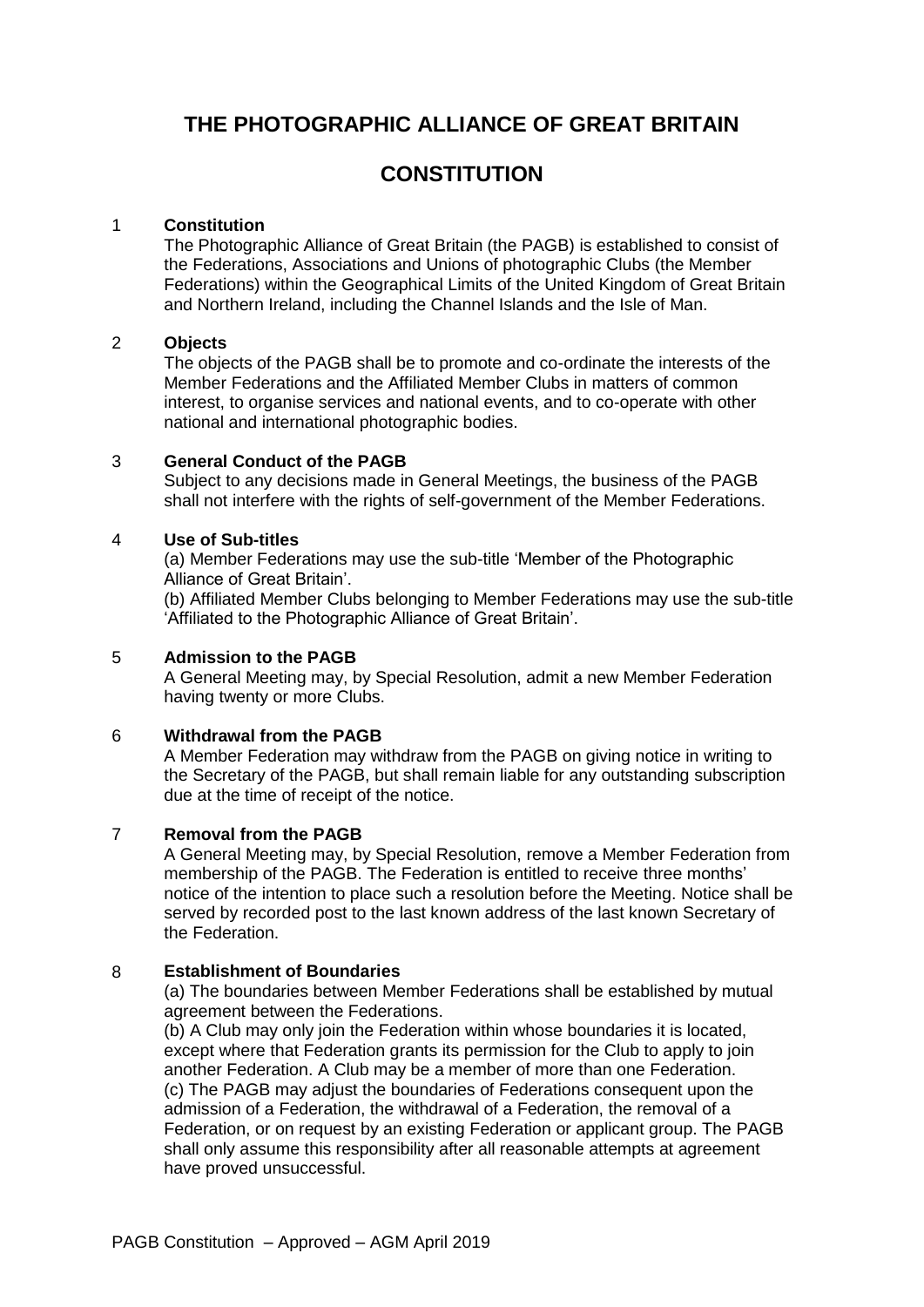(d) A Club affected by a boundary change may either change its Federation membership to be within the new boundary, or may retain its existing Federation membership.

# 9 **Club Affiliation**

(a) Except as provided at (b), Member Federations shall Affiliate all their Member Clubs to the PAGB where the Club is:

*A camera club, photographic society, photographic club or photographic group with a published constitution and programme of events, united by a common interest in photography, meeting in person for mutual co-operation, education, entertainment or competition solely from one or more physical locations within the Geographical Limits of the PAGB.*

(b) Where a Club is a member of more than one Federation, then the Club may be Affiliated to the PAGB through only one Federation, which shall normally be that in which it is located. An alternative Federation for Affiliation may be agreed between the parties.

(c) Federations shall provide the PAGB annually with a list of their Affiliated Clubs, and a list of any other of their member Clubs which are not Affiliated, with the reasons for exclusion.

# 10 **Subscriptions**

Subscriptions by Member Federations are payable to the PAGB on 1<sup>st</sup> January each year. The subscription for each Federation shall be calculated as the number of Affiliated Member Clubs in the Federation at 31<sup>st</sup> December of the year just ended, multiplied by a rate set by the Annual General Meeting. A Federation whose subscription remains unpaid by 31<sup>st</sup> March may be suspended from membership.

# 11 **The Executive Committee**

There shall be an Executive Committee of the PAGB, comprising:

(a) The elected Officers, being the President, the Vice-President, the Treasurer and the Secretary.

(b) The elected Federation members, being one member from each Member Federation.

(c) The elected FIAP Liaison Officer.

(d) Ex officio, the Immediate Past-President

(e) Ex officio, the Honorary Life Vice-Presidents.

(f) A non-voting representative appointed by the Council of the Royal Photographic Society.

# 12 **Election of the Executive Committee**

(a) All members of the Executive Committee shall retire each year and, where eligible, may be nominated for election at the Annual General Meeting, or shall become appointed ex-officio.

(b) The President shall not be eligible for a third consecutive year of office, except that any time spent as Acting President shall not be considered for this purpose. (c) The Committee shall present nominations to the Annual General Meeting for the Officers, and for the FIAP Liaison Officer. Each nominee shall be a member of an Affiliated Member Club.

(d) Each Member Federation shall present one nomination to the Annual General Meeting. Each nominee shall be a member of an Affiliated Member Club within the Federation making the nomination.

(e) All nominations for election shall be given to the Secretary by the start of the Annual General Meeting. In the absence of any nomination, the meeting shall have discretion to accept a nomination during the meeting, or to declare a casual vacancy to be filled under the powers of the incoming Committee.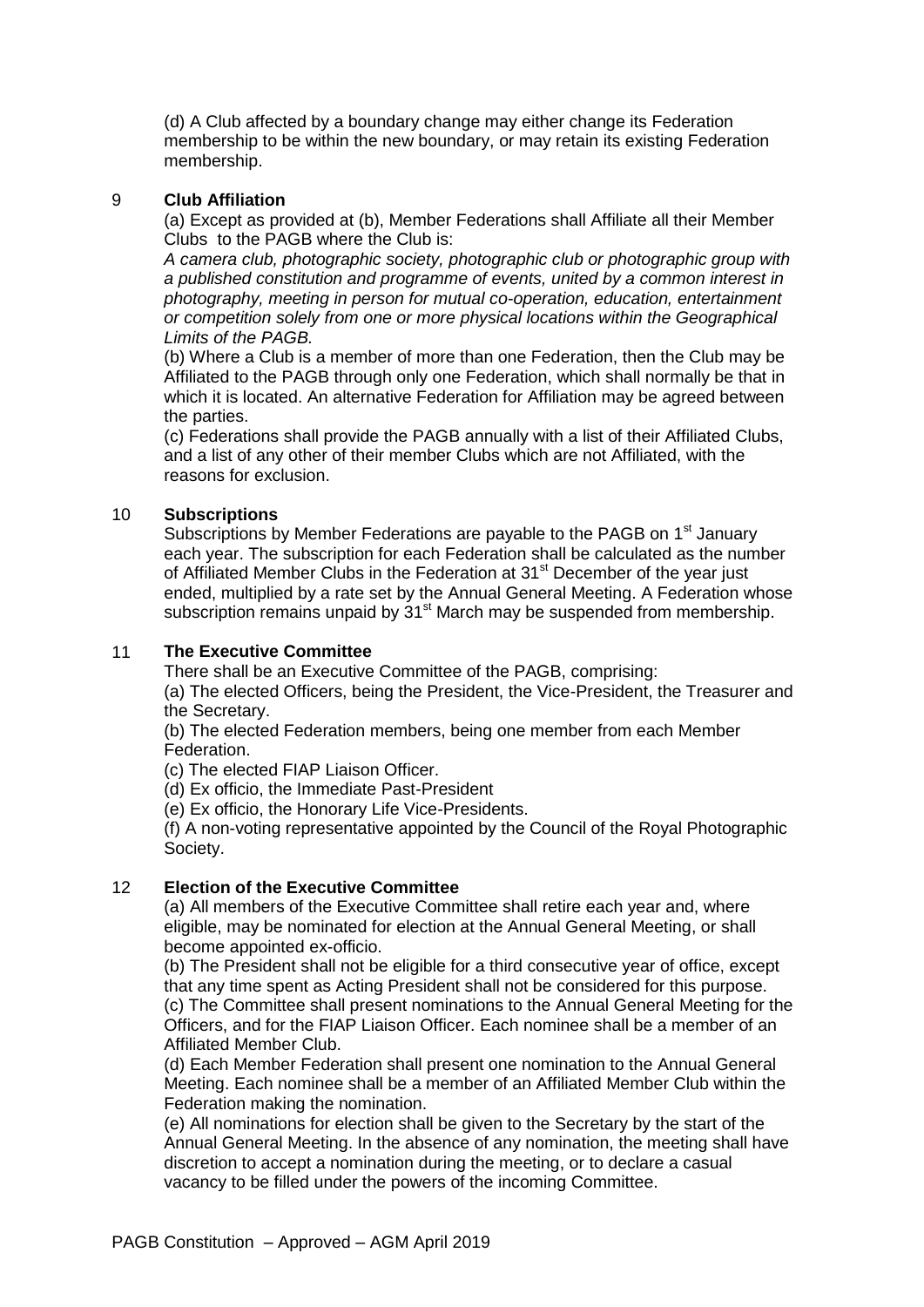# 13 **Powers of the Executive Committee**

Subject only to any matter reserved for, or resolution of, a General Meeting, the Executive Committee shall have full control of the affairs of the PAGB, including: (a) Holding the assets of the PAGB, establishing bank accounts, and conducting financial transactions for the business of the PAGB.

(b) Removing from membership of the Committee anyone who ceases to be a member of an Affiliated Member Club.

(c) Appointing to any casual vacancy arising amongst its elected members. In appointing to a vacancy of a Federation member, the Committee shall take notice of any recommendation from the respective Federation.

(d) Where a Federation member is unable to attend, permitting a voting deputy to attend a meeting of the Committee.

(e) Co-opting additional voting members.

(f) Appointing one of its members to attend the Royal Photographic Society, and inviting the Council of the Royal Photographic Society to appoint its representative to attend General Meetings and meetings of the Committee.

(g) Inviting additional non-voting attendance at meetings of the Committee, where the invitee has special knowledge of a particular item of business.

(h) Appointing Subcommittees, from amongst its members and others, and determining their terms of reference. The President shall, ex officio, be a member of all Subcommittees.

# 14 **Meetings of the Executive Committee**

(a) Meetings of the Executive Committee shall be held at such time and place as the Committee shall decide, under the chairmanship of the President or, in his absence or at his request, of some other member.

(b) An Extraordinary meeting of the Committee shall be convened on the direction of the President, or on the requisition of not fewer than five members of the Committee addressed to the Secretary. The meeting shall be held within two months of the direction or requisition.

(c) The quorum at meetings of the Committee shall be nine members attending, representing not less than one third of the number of Member Federations. An inquorate meeting shall be adjourned to another date and time and, when reconvened, the number of persons present shall then form a quorum. (d) Meetings of Subcommittees shall be held at such times and places as each Subcommittee shall decide.

#### 15 **Notice of Executive Committee Meetings**

Notice of Executive Committee meetings shall be given at least twenty-one days before the date of the meeting to all those entitled to attend, and shall state the business which is to be transacted.

#### 16 **Business at Executive Committee Meetings**

All Resolutions shall require more than one-half of the votes cast to be in favour for the Resolution to be passed.

#### 17 **Voting at Executive Committee Meetings**

(a) Any member unable to attend in person, or in the case of a Federation Member by an agreed deputy, may appoint the Chairman or another member attending the meeting to vote as a proxy. All proxy appointments must be notified to the Secretary before the start of the meeting.

(b) Voting on any resolution shall normally be by a show of hands of those present, except that any member present may require that voting shall include proxies.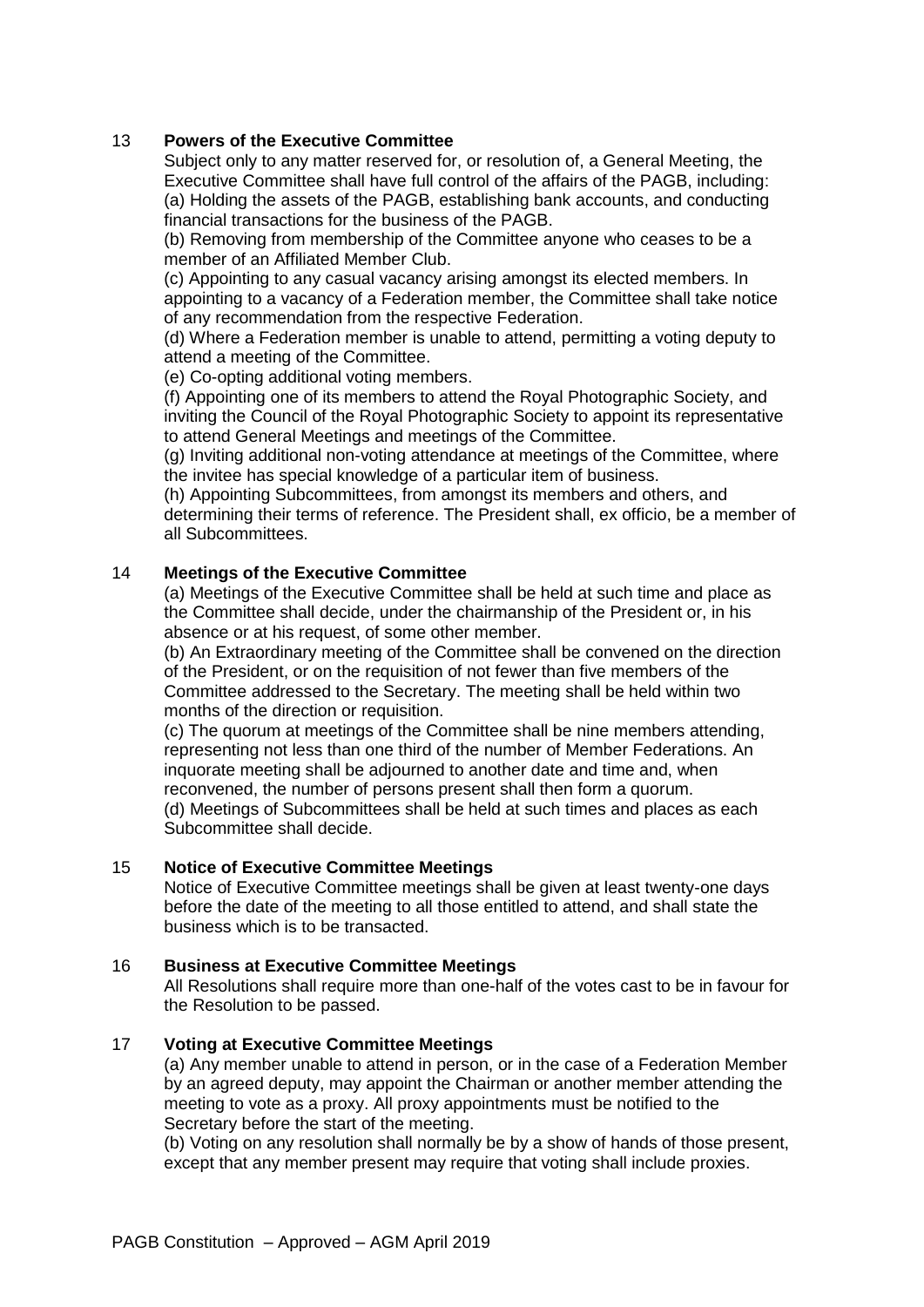## 18 **Annual General Meeting**

An Annual General Meeting shall be held each year in April. The meeting shall: (a) Receive a report from the Executive Committee on the activities of the previous year.

(b) Receive a financial report from the Executive Committee including the accounts for the year ended on the previous December 31st.

(c) Set the subscription rate for the following year starting  $1<sup>st</sup>$  January.

(d) Elect the new Executive Committee, which shall take office at the end of the meeting.

(e) Appoint Accountants, an Honorary Solicitor, and an Archivist.

(f) Conduct other business included on the Agenda.

(g) Conduct any other business, provided that the meeting votes in favour of urgency.

## 19 **Extraordinary General Meeting**

An Extraordinary General Meeting shall be held at such time and place as the President shall appoint, either on the requisition of the Executive Committee or on the requisition of not fewer than five Member Federations addressed to the Secretary. The requisition shall state the purpose of the proposed meeting.

## 20 **Composition of General Meetings**

General Meetings shall be chaired by the President or, in his absence or at his request, by another member of the Executive Committee, and shall consist of: (a) The current voting members of the Executive Committee.

(b) Representatives of the Member Federations, appointed by those Federations in accordance with the following scale, and whose names have been notified to the Secretary before the start of the meeting:

Up to 40 Affiliated Clubs 3 Representatives from 41 to 80 Affiliated Clubs 4 Representatives

81 or more Affiliated Clubs 5 Representatives

(c) All Past Presidents.

(d) A non-voting representative appointed by the Council of the Royal Photographic Society.

(e) The quorum shall be twenty persons attending and entitled to vote, representing not less than half the number of Federations. An inquorate meeting shall be adjourned to another date and time and, when reconvened, the number of persons present shall then form a quorum.

#### 21 **Notice of General Meetings**

Notice of General Meetings shall be given at least twenty-one days before the date of the Meeting to the Member Federations and to all others entitled to attend, and shall state the business which is to be transacted. Notices to the Federations shall request the appointment of their representatives at the Meeting and shall be deemed given if addressed to the Secretary of a Federation.

#### 22 **Business at General Meetings**

(a) Any Resolution for the admission of a Member Federation, the removal of a Member Federation, the alteration of this Constitution, or the dissolution of the PAGB shall be a Special Resolution requiring more than two-thirds of the votes cast to be in favour for the Resolution to be passed.

(b) Any other Resolution shall require more than one-half of the votes cast to be in favour for the Resolution to be passed.

#### 23 **Voting at General Meetings**